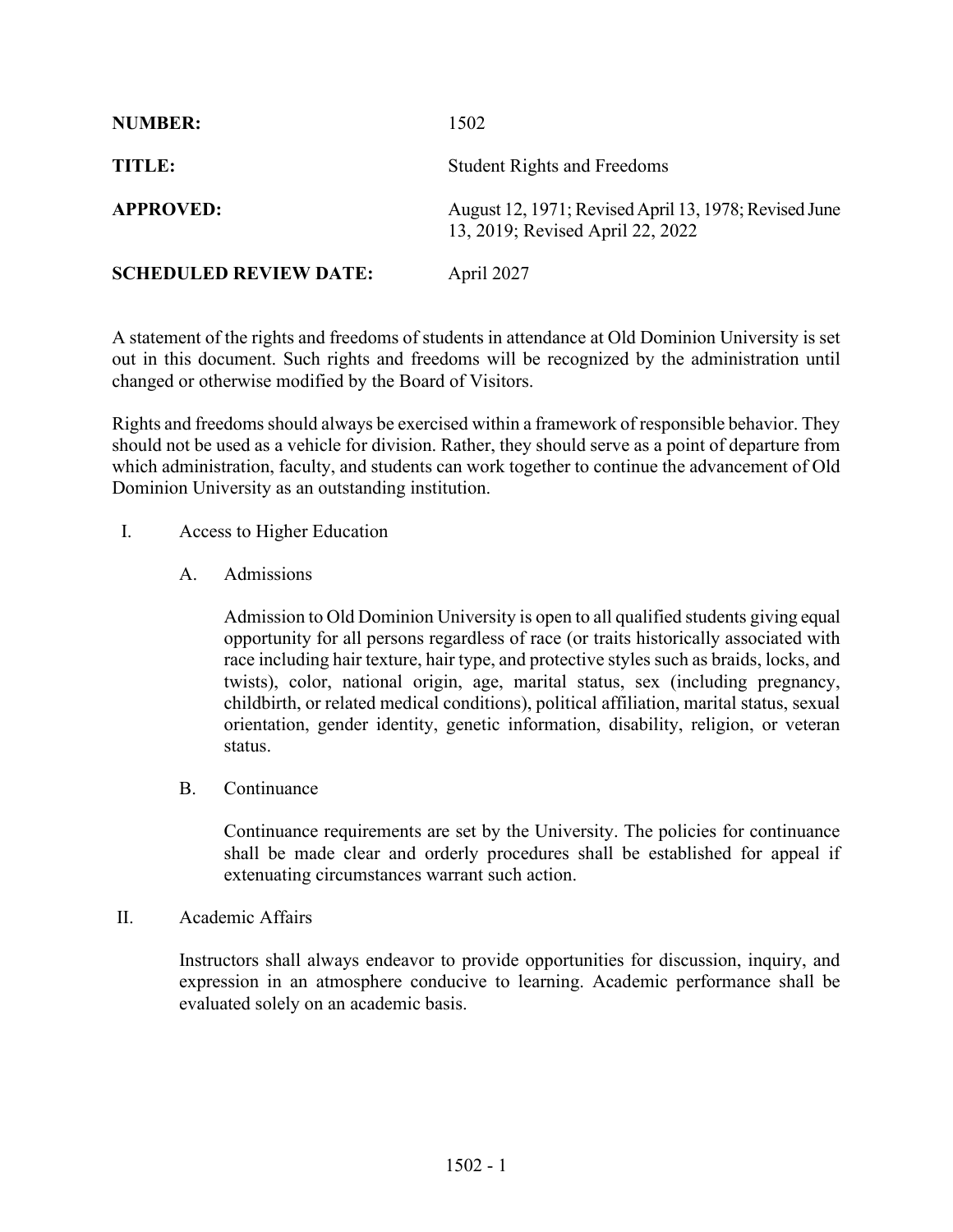A. Protection of Freedom of Expression

Students shall be free to take reasoned exception to the material or views offered in any course of study and to reserve judgment about matters of opinion, but they are responsible for learning the content of any course of study in which they are enrolled.

B. Protection Against Improper Academic Evaluations

Students shall have protection against prejudiced or capricious academic evaluations. Orderly procedures have been established (see "Grade Appeals" section of the Undergraduate or Graduate Catalog) through which students may appeal grades judged to have been given as result of prejudice or caprice. However, students are responsible for maintaining the standards of academic performance established for each course in which they are enrolled.

C. Protection Against Unprofessional Academic Conduct (see [Teaching and Research](https://www.odu.edu/humanresources/employee/handbooks/faculty)  [Faculty Handbook](https://www.odu.edu/humanresources/employee/handbooks/faculty) and [AAUP Joint Statement on Rights and Freedoms of Students\)](https://www.aaup.org/report/joint-statement-rights-and-freedoms-students)

Students shall have protection against the improper and unprofessional conduct of faculty members. Such behavior could include the following:

- 1. Repeated failure to meet classes;
- 2. Repeated failure to be available for conferences during published office hours;
- 3. Repeated failure to present relevant, in-class materials, and to provide assessment on such materials; and
- 4. Discriminatory actions in the classroom against individuals or groups.

Orderly procedures have been established through which students may lodge complaints of unprofessional conduct without jeopardizing their grades.

D. Protection Against Improper Disclosure of Personal Information

Information of judgments about a student's views, abilities, or character (information faculty members acquire in the course of their work as instructors, advisors, or counselors) may be discussed by those faculty members only if such discussion is guided by standards of professional obligation. Private or confidential matters brought by a student to the attention of a faculty member should not be disclosed without the prior consent of the student, except where required by law.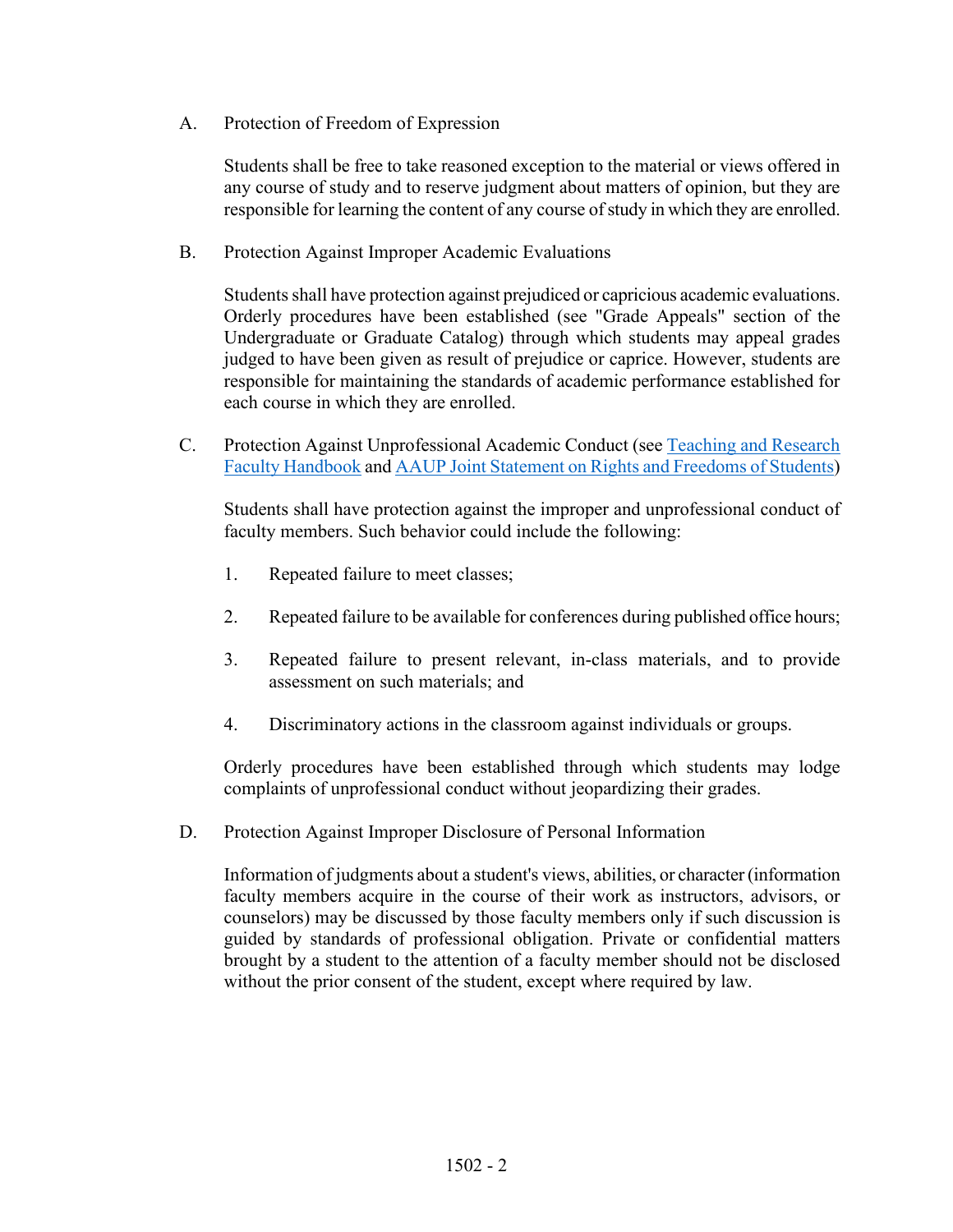## III. Student Engagement and Enrollment Services

- A. Freedom of Association
	- 1. Students shall be free to organize and join associations that promote common interests.
	- 2. Affiliations with external or national organizations shall not of themselves disqualify student organizations from institutional recognition.
	- 3. Honorary and professional organizations may restrict their membership on the basis of clearly established and published criteria that have been approved by the University as part of the recognition process.
	- 4. The facilities and services of the institution shall be open to all enrolled students through established procedures and used in accordance with University Policies [3200, "Use and Keying of Facilities and Grounds,](https://www.odu.edu/about/policiesandprocedures/university/3000/3200)" and [1700, "University Demonstrations Policy.](https://www.odu.edu/about/policiesandprocedures/university/1000/1700)"
- B. Freedom of Inquiry and Expression
	- 1. Students and student organizations shall be free to examine and discuss all questions of interest to them and to express opinions privately and publicly. They should always be free to support causes by orderly means that do not disrupt the regular and essential operations of the institution.
	- 2. In their discussion of issues and expressions of opinions, students shall be free from duress, coercion, attempts to intimidate, or attempts to otherwise persuade by use of force.
	- 3. Institutional control of campus facilities shall not be used as a device of censorship, but student organizations will be required to adhere to University [Policy 3200, "Use of Facilities](https://www.odu.edu/about/policiesandprocedures/university/3000/3200) and Grounds."
	- 4. The University shall not tolerate actions by individuals or groups that seek to restrict the exercise of the rights just described in sections 1 through 3. In accordance wit[h Code of Virginia Section 23.1-401.1,](https://law.lis.virginia.gov/vacode/23.1-401.1/) members of the campus community cannot obstruct speakers and presenters. While students and members of the university community cannot disrupt a speaker or free speech, they can assemble to express alternate points of view (see [University Policy](https://www.odu.edu/about/policiesandprocedures/university/1000/1700)  [1700, "University Demonstrations Policy.](https://www.odu.edu/about/policiesandprocedures/university/1000/1700)")
- C. Student Media
	- 1. Student media shall be free of censorship and advance approval of copy.